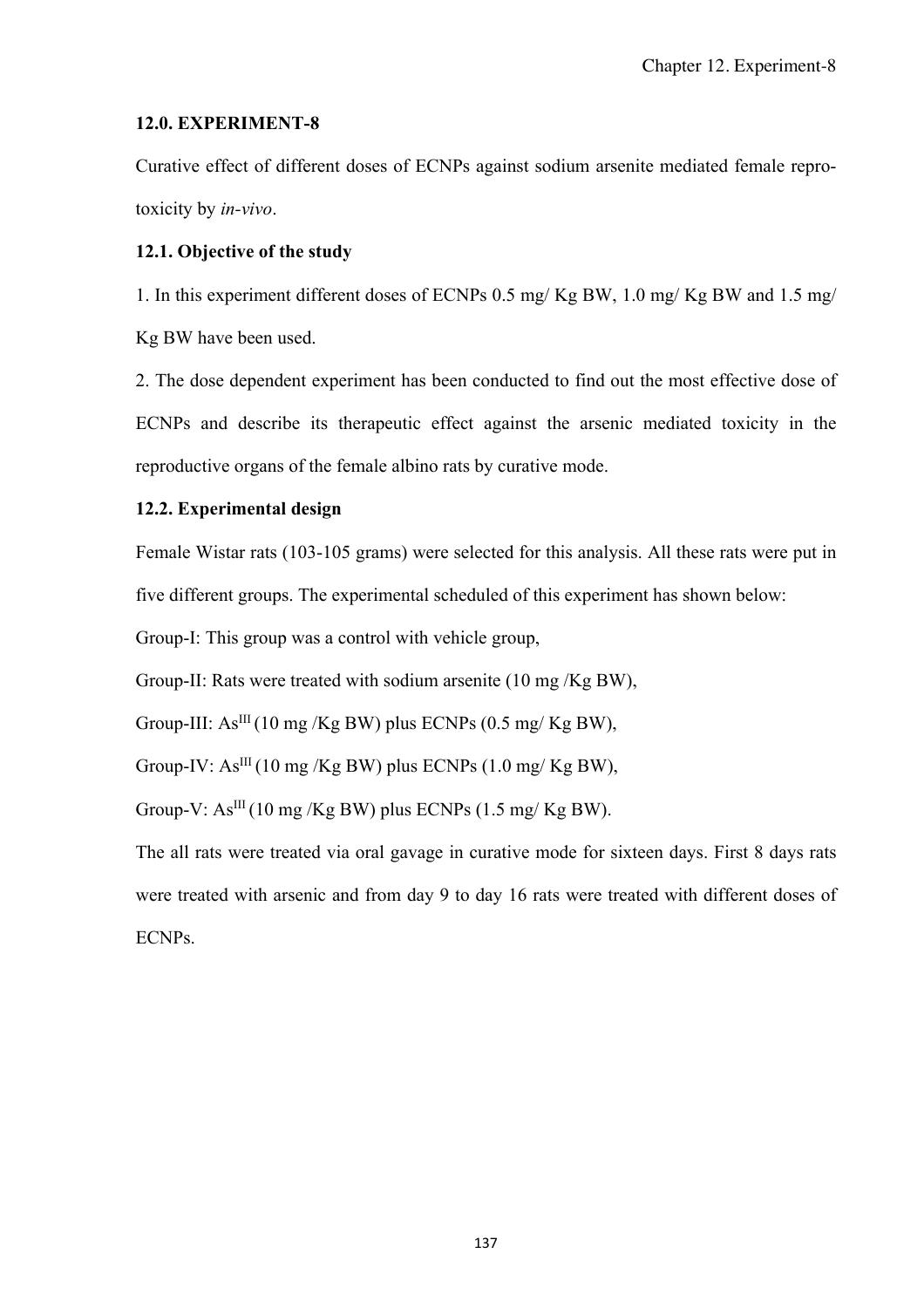

The body masses and feeding behaviours of all the rats were documented during the experiment. After completing 16 days treatment rats were anaesthetized by Hcl ketamine. The collected reproductive organs and blood samples from the rats were stored at temperature-20 $\degree$ C. Rats were finally euthanized after organs collection using the over doses barbiturate.

## **12.3. Results**

## **12.3.1. Body growth and organ weights**

It has been noticed that arsenic treated rats significantly gained their body weight than that of the control rats (Table 12.1). The reproductive organs were also decreased in size appreciably. Though the body weight remained normal for arsenic treated group and ECNPs treatment also showed similar effect (Table 12.1). ECNPs at the dose of 0.5 mg/Kg BW didn't exhibit any significant change. Whereas, at the doses of 1.0 mg and 1.5 mg ECNPs /Kg BW have extensively maintained the rats body weight. It is observed that, ECNPs at doses have significantly changed the uterine and ovarian weight (Table 12.1).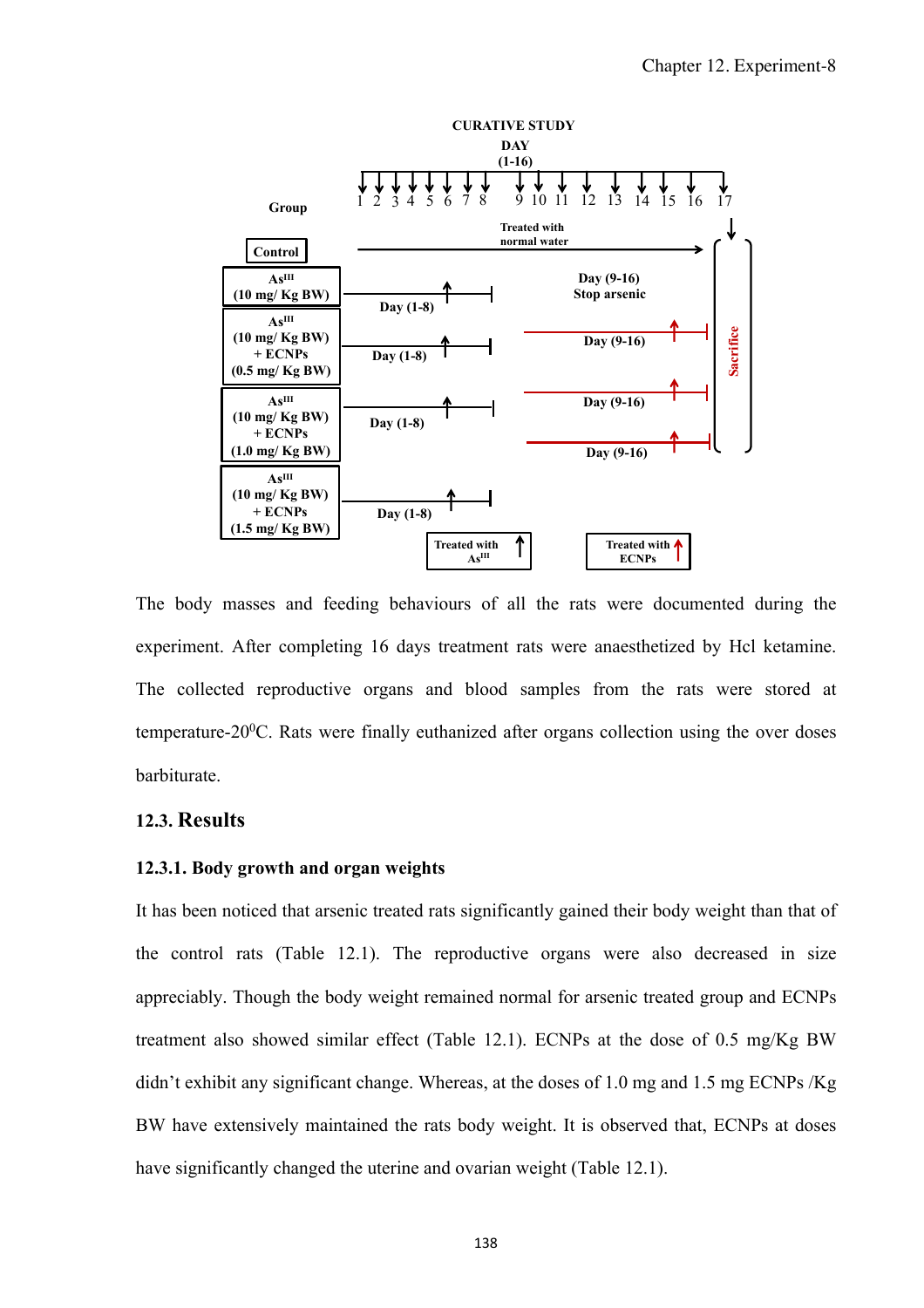#### **12.3.2. Pattern of estrous cycle**

After 3-4 days the arsenicated group showed an asynchronized pattern of the estrous cycle. A consistant diestrous phase was noticed in arsenic ingestion group (Fig 12.1). The control groups maintained the regular pattern of the estrous cycle (Fig 12.1). Three different doses of ECNPs on the arsenicated group maintained the regularity of estrous cycle pattern (Fig 12.1). It was observed that 1.0 mg and 1.5 mg doses of ECNPs effectively reverted the cycle towards regularity than the dose of 0.5 mg/ Kg BW (Fig 12.1).

## **12.3.3. Effect of ECNPs of lipid peroxidation and CD levels**

Uterine MDA and CD level noticeably increased in the arsenic administered group as compared to the control (Table 12.2). This type of elevation was counteracted with different doses of ECNPs in arsenicated rats (Table 12.2). In case of uterine MDA, ECNPs at the dose of 1.0 and 1.5 mg/ Kg BW exhibited more significant effect than that of the dose of 0.5 mg (Table 12.2). In case of uterine CD 0.5 mg and 1.0 mg ECNPs did not show any significant recovery. Whereas, 1.5 mg of ECNPs significantly reverted back the uterine CD level (Table 12.2).

### **12.3.4. Effect of ECNPs on uterine SOD and catalase activities**

The spectrophotometric study revealed that the arsenic administrated group has shown a significant diminution in uterine SOD and catalase activities (Fig 12.2A and 2B). The activities of uterine enzymes antioxidant significantly and increased due to the administration of dose dependent ECNPs in the arsenicated rats (Fig 12.2A and 2B). ECNPs at 1.0 and 1.5 mg doses which are more appreciably elevated the activities of uterine enzymes level than that of 0.5 mg dose (Fig 12.2A and 2B).

Electrozymographic study documented that arsenic induced group significantly reduced the uterine enzymes expression of SOD as compared to the control group (Fig 12.2C). In case of uterine catalase activity no significant changes were established (Fig 12.2D). It is also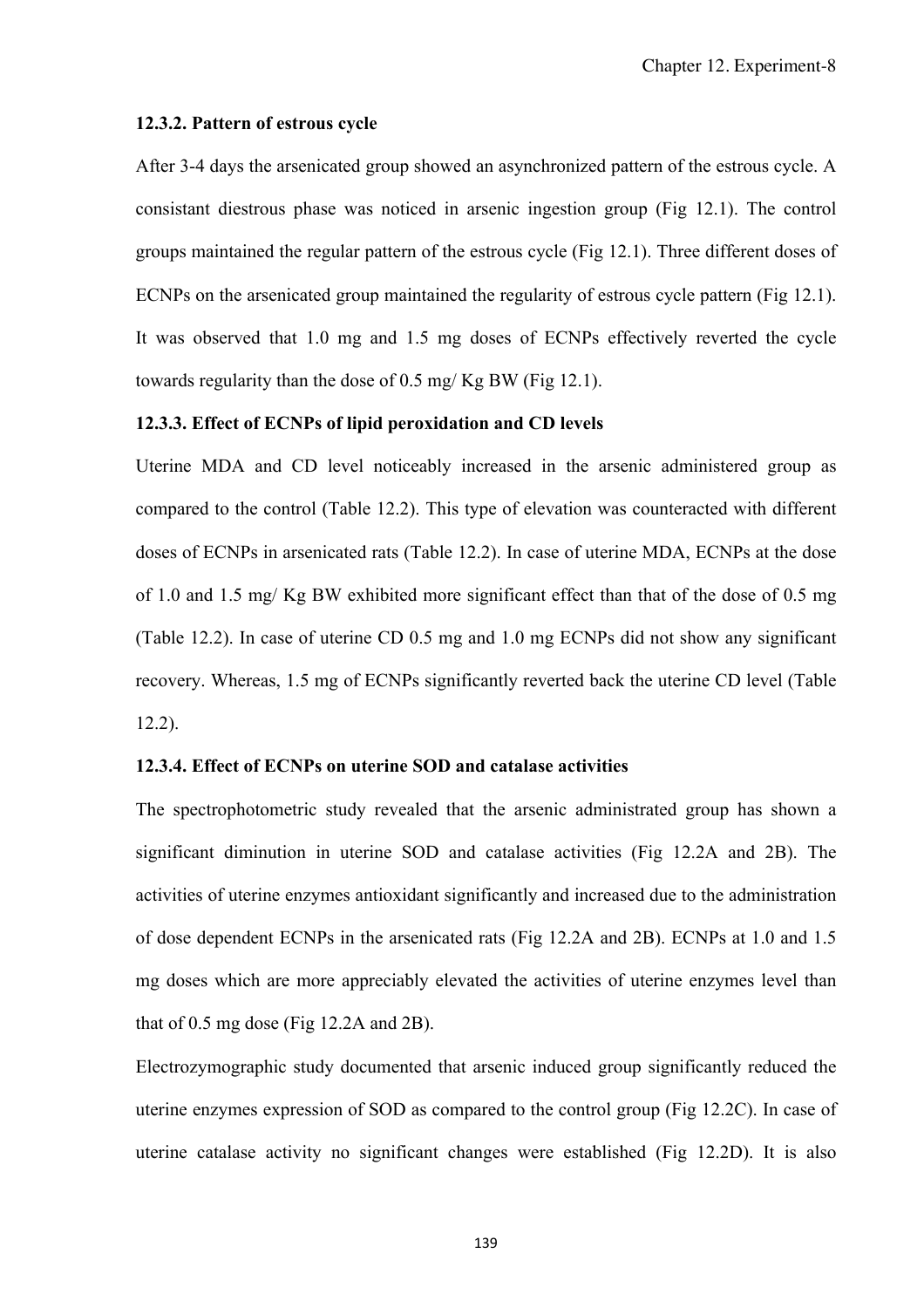observed that the ECNPs with 1.0 mg and 1.5 mg/ Kg BW doses in arsenic induced group have notably re-established the SOD enzyme antioxidant activity except the catalase expression (Fig 12.2C and 12.2D).

## **12.3.5. Effect of ECNPs on ovarian steroidogenesis, gonadotrophin and estradiol**

A significant diminution of the ovarian steroidogenesis in terms of  $\Delta^5$ , 3 $\beta$ -HSD and 17 $\beta$  -HSD activities in arsenic treated group as compared to the control (Fig 12.3A and 12.3B). ECNPs 0.5 mg/ Kg BW did not establish beneficial effect towards steroidogenic disturbances in arsenic treated rats (Fig 12.3A and 12.3B). (Fig 12.3A and 12.3B). Arsenication in rats were reduced the gonadotrophins LH and FSH along with estradiol significantly (Fig 12.3C-12.3E). ECNPs at the dose of 0.5 mg/ Kg BW did not show any significant variation in the LH, FSH and estradiol levels (Fig 12.3C-12.3E). However arsenic treated rats with 1.0 and 1.5 mg doses of ECNPs showed a significant enhancement in the level of LH, FSH and estradiol (Fig 12.3C-12.3E).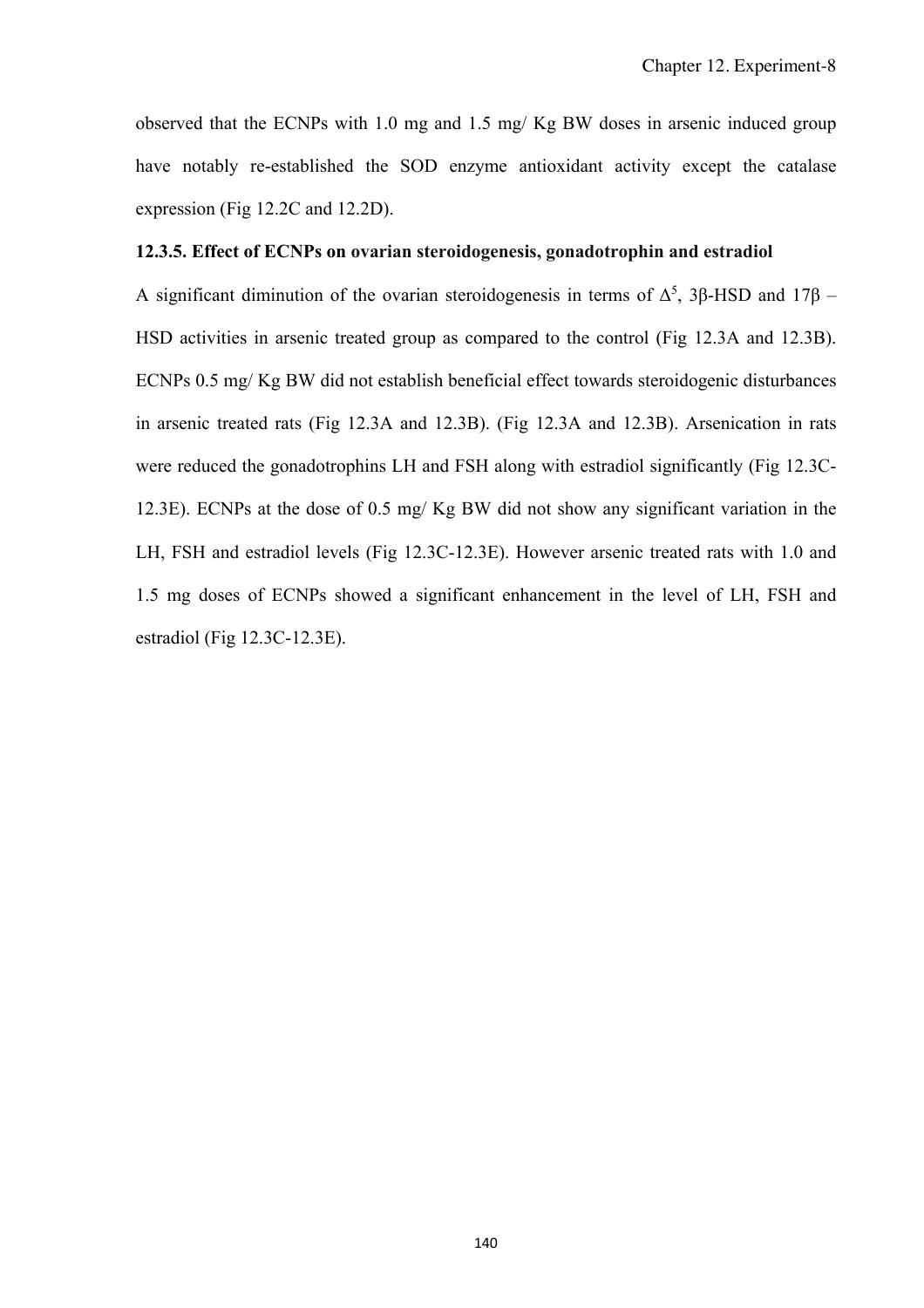| <b>Groups</b>            | <b>Body Weight (g)</b> |                  | Organo-somatic indices $(g\%)$ |                       |
|--------------------------|------------------------|------------------|--------------------------------|-----------------------|
|                          | Final                  | <b>Initial</b>   | Ovary in pair                  | <b>Uterus</b>         |
| Control                  | $110.2 \pm 0.95$       | $103.6 \pm 1.54$ | $0.07 \pm 0.0019$              | $0.169 \pm 0.001$     |
| As <sup>III</sup>        | $117.56 \pm 1.66*$     | $105.4 \pm 1.4$  | $0.05 \pm 0.001$ ***           | $0.123 \pm 0.001$ *** |
| $(10 \text{ mg/Kg BW})$  |                        |                  |                                |                       |
| $AsIII + ECNPs$          | $111.6 \pm 2.48$       | $104.2 \pm 0.86$ | $0.058 \pm$                    | $0.129 \pm 0.0006$    |
| $(10+0.5 \text{ mg/Kg})$ |                        |                  | $0.001$ ***###                 | $***$ #               |
| <b>BW)</b>               |                        |                  |                                |                       |
| $AsIII + ECNPs$          | $100.8 \pm 1.11$ *###  | $103.2 \pm 0.89$ | $0.077 \pm 0.0006$             | $0.161 \pm 0.001$     |
| $(10+1.0 \text{ mg/Kg})$ |                        |                  | ###                            | ***###                |
| <b>BW</b>                |                        |                  |                                |                       |
| $AsIII + ECNPs$          | $98+2.06***\#$         | $105.4 \pm 1.46$ | $0.081 \pm$                    | $0.168 \pm 0.001$ ### |
| $(10+1.5 \text{ kg/Kg})$ |                        |                  | $0.0008$ **###                 |                       |
| <b>BW</b> )              |                        |                  |                                |                       |

**Table 12.1.** 

Table 12.1. Effect of different doses of ECNPs on somatic weight and reproductive organs' weight. Table represent mean  $\pm$  SE, N = 6. Presented values here are expressed using one way ANOVA in association with Dunnett's post Hoc t-test. \*,\*\*,\*\*\* indicate p<0.05, p<0.01and p<0.001 versus the control with vehicle group, whereas # and ### indicate p<0.05, p<0.001 versus AsIII treatment.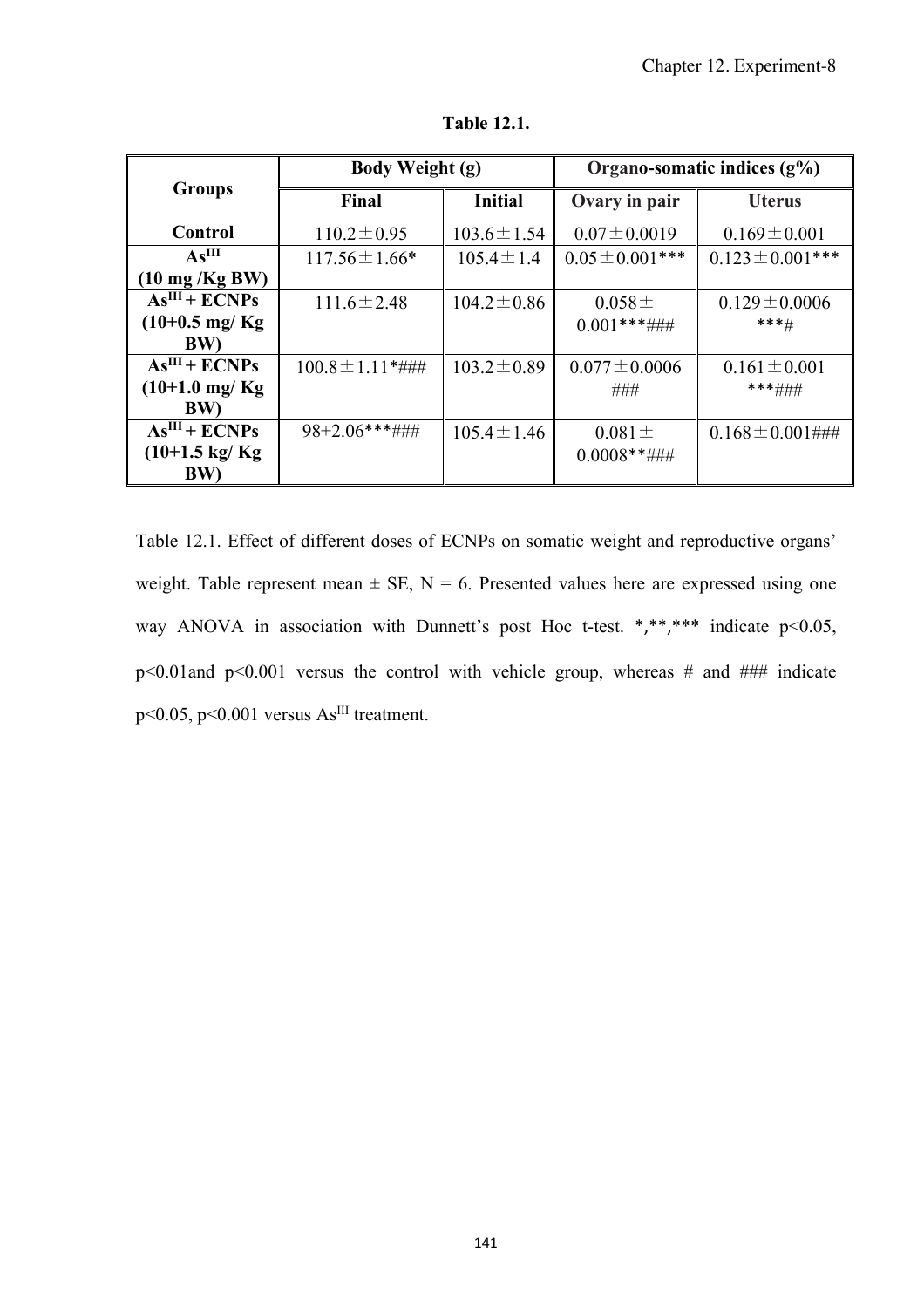

**Figure 12.1.** 

Fig 12.1. Effect of different doses of ECNPs on the pattern of estrous cycle against arsenicated mediated different group of rats. Data represent mean  $\pm$  SE, N = 6. Presented values here are expressed using one way ANOVA in association with Dunnett's post Hoc ttest.  $*$  indicates p<0.05 versus the control with vehicle group, whereas # and ## indicate  $p \le 0.05$  and  $p \le 0.01$  versus As<sup>III</sup> treatment.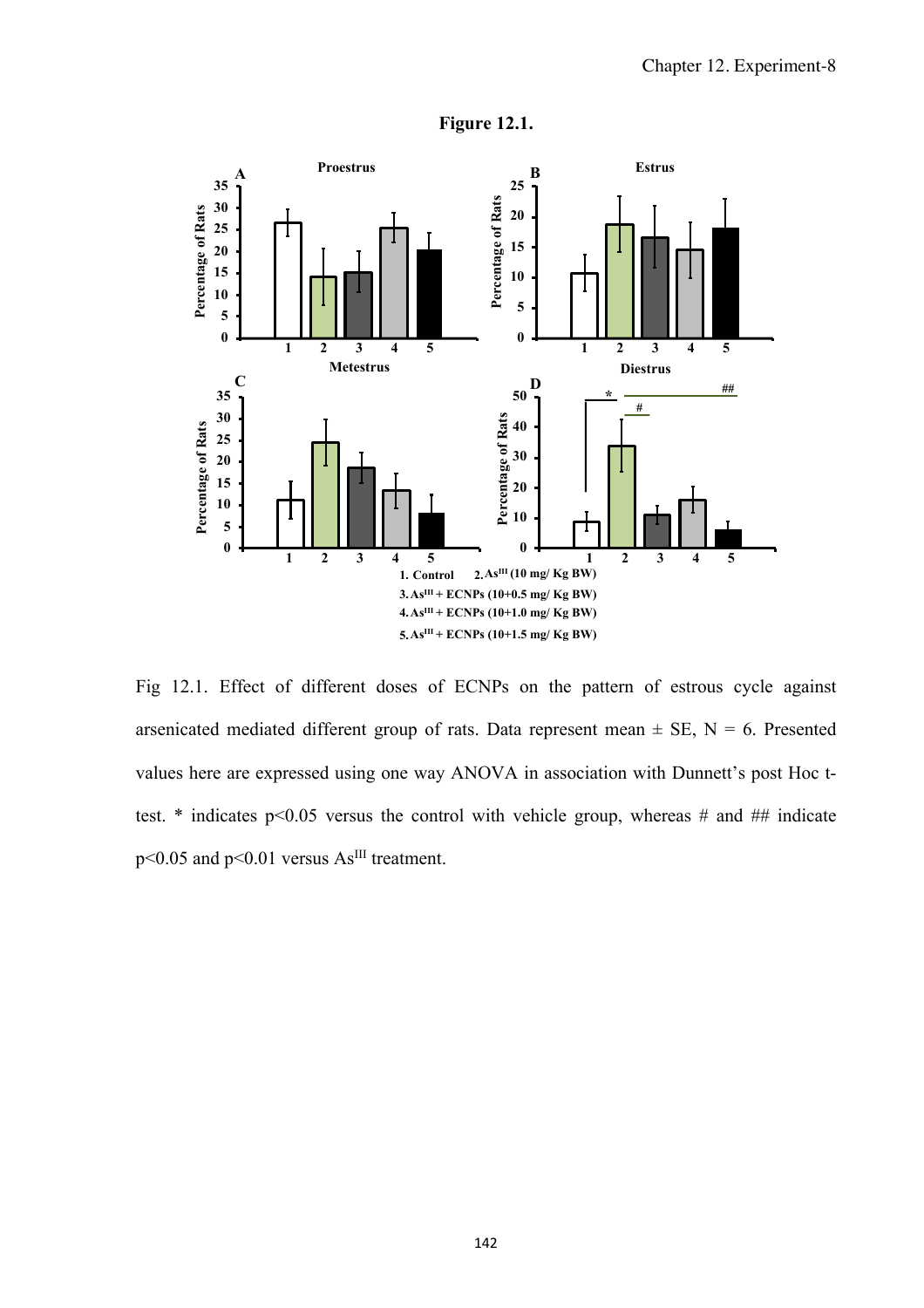|                                               | Control       | As <sup>III</sup> | $AsIII + ECNPs$          | $AsIII + ECNPs$          | $\overline{As}$ <sup>III</sup> + ECNPs |  |  |
|-----------------------------------------------|---------------|-------------------|--------------------------|--------------------------|----------------------------------------|--|--|
|                                               |               |                   | $(10+0.5 \text{ mg/kg})$ | $(10+1.0 \text{ mg/kg})$ | $(10+1.5 \text{ mg/kg})$               |  |  |
|                                               |               |                   | BW)                      | BW)                      | BW)                                    |  |  |
| <b>Free radical Profile of Uterine tissue</b> |               |                   |                          |                          |                                        |  |  |
| <b>MDA</b>                                    | $15.74 \pm$   | $26.94 \pm$       | $22.46 \pm$              | $16.6 \pm 0.52$          | $13.5 \pm 1.33$                        |  |  |
| (nmol/mg                                      | 0.39          | $1.05***$         | $0.76***#$               | ###                      | ###                                    |  |  |
| of tissue)                                    |               |                   |                          |                          |                                        |  |  |
| <b>CD</b>                                     | $12 \pm 1.67$ | $17.98 \pm$       | $14.8 \pm 1.61$          | $11.56 \pm 1.55$         | $9.72 \pm 1.06$ #                      |  |  |
| (nmol/mg                                      |               | $3.14*$           |                          |                          |                                        |  |  |
| of tissue)                                    |               |                   |                          |                          |                                        |  |  |

**Table 12.2.** 

Table 12.2. Effects of different doses of ECNPs on lipid peroxidation in uterine tissue. Table represent mean  $\pm$  SE, N = 6. Presented values here are expressed using one way ANOVA in association with Dunnett's post Hoc t-test. \*, \*\*\* indicates p<0.05 and p<0.001 versus the control with vehicle group, whereas #, ### indicates  $p<0.05$  and  $p<0.001$  versus As<sup>III</sup> treatment.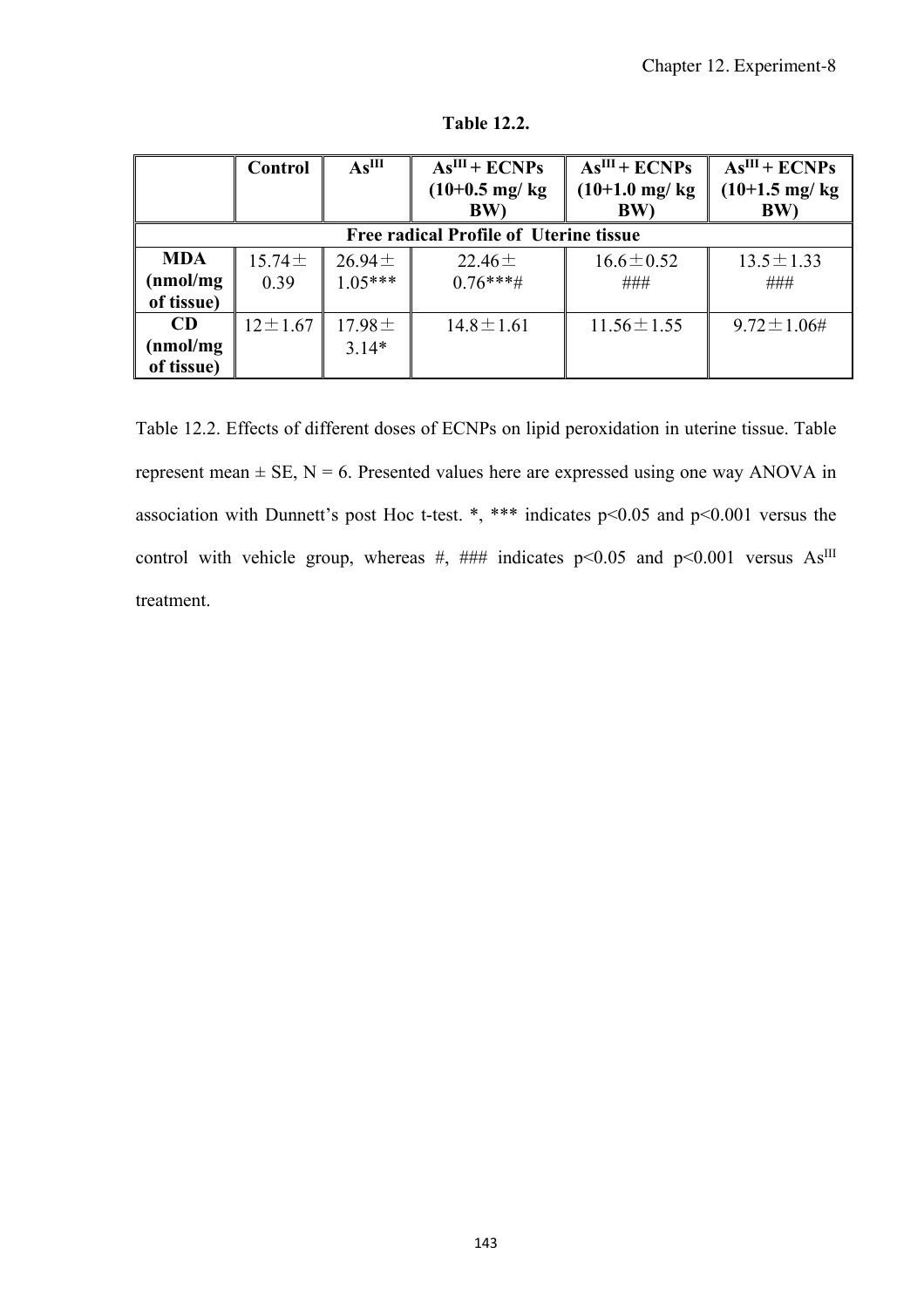

**Figure 12.2.** 

Fig 12.2. The spectrophotometric  $(A \& B)$  data showing the effects of different doses of ECNPs on uterine endogenous antioxidant enzymes activities. Electrozymogram (C & D) images showing the effects of different doses of ECNPs on uterine endogenous antioxidant enzymes expression. E  $&$  F shows the band density  $(\%)$  of SOD and catalase respectively. Data represent mean  $\pm$  SE, N = 6. Presented values here are expressed using one way ANOVA in association with Dunnett's post Hoc t-test. \*, \*\*\* indicate  $p<0.05$ ,  $p<0.001$  versus the control with vehicle group, whereas #, ##, ### indicate  $p<0.05$ ,  $p<0.01$  and  $p<0.001$  versus  $\text{As}^{\text{III}}$  treatment.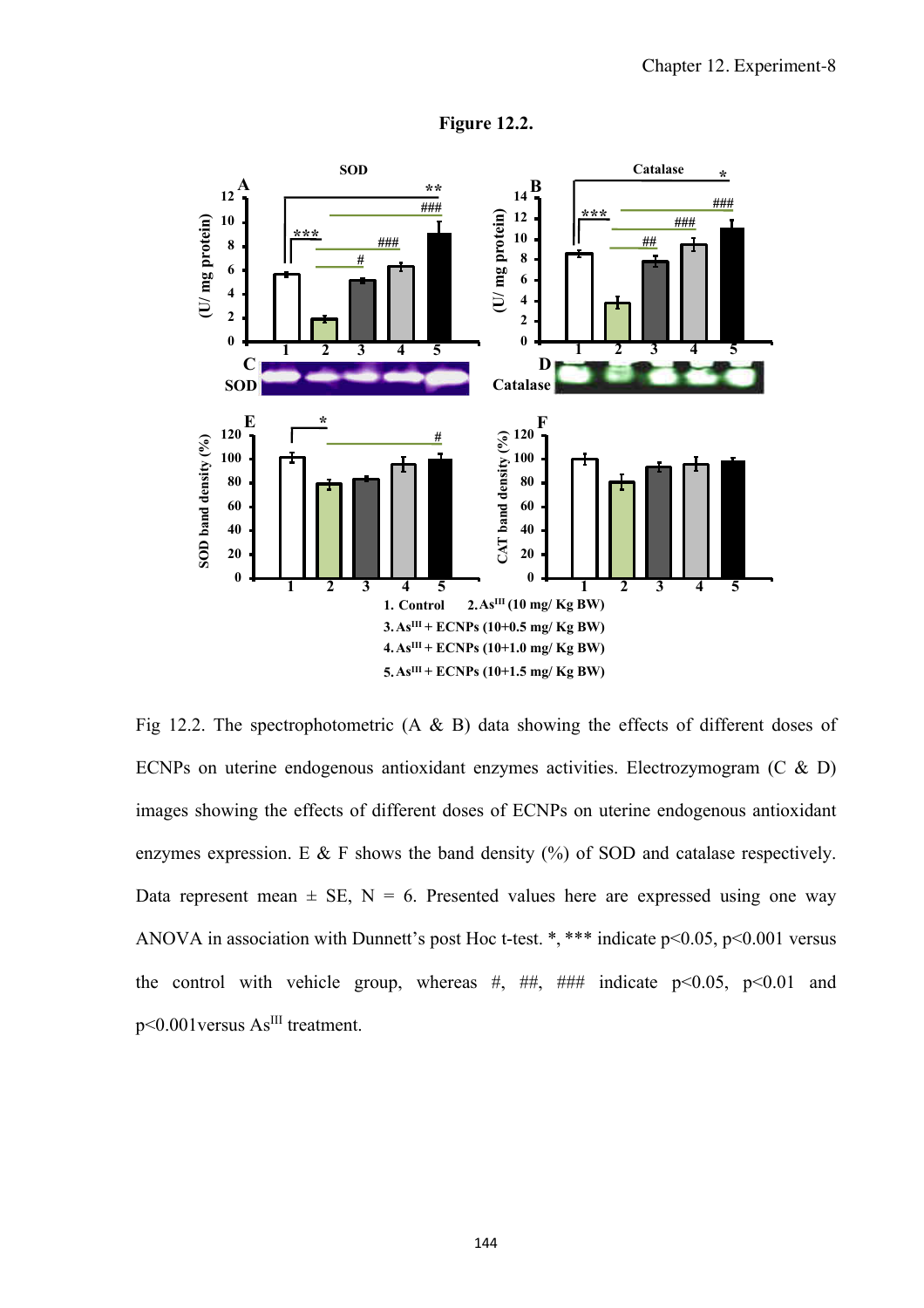

## **Figure 12.3.**

Fig 12.3. A & B denote the effects of different doses of ECNPs on ovarian key regulatory steroidogenic enzyme activities. C, D & E show the effects of different doses of ECNPs on gonadotrophin and estradiol hormones. Data represent mean  $\pm$  SE, N = 6. Presented values here are expressed using one way ANOVA in association with Dunnett's post Hoc t-test. \*, \*\*\* indicates p<0.05, p<0.001 versus the control with vehicle group, whereas #, ##, ### indicate p<0.05, p<0.01 and p<0.001 versus  $As^{III}$  treatment.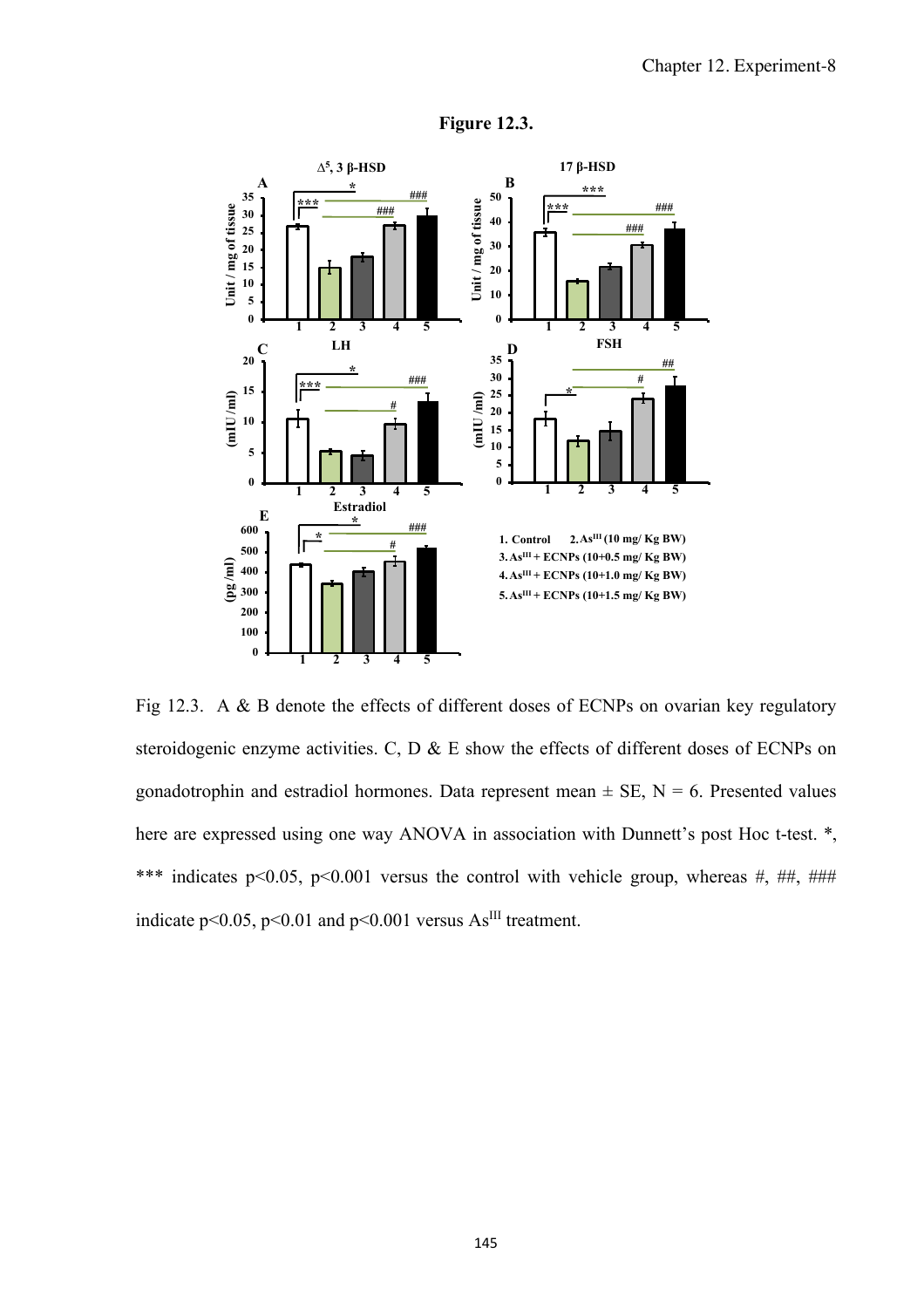#### **12.1.4. Discussion**

In this experiment, the therapeutic role of encapsulated curcumin chitosan nanoparticles (ECNPs) has evaluated against the arsenic mediated female reproductive toxicity in the animal model. The curcumin has anti-oxidant property and previously it was reported that curcumin can be used to reduce the arsenic toxicity in human and other animals (Agarwal et al., 2010; Biswas et al., 2010; Roy et al., 2011). One of our current findings elaborated that curcumin could mitigate arsenic mediated uterine and ovarian toxicity in the Wistar rat (Perveen et al., 2019). Actually curcumin has poor bioavailability in aqueous solution and it is hydrophobic in nature. Nowadays, the important advantages of nano technology are being used as the drug carriers (Rizvi and Saleh, 2018). Nanoparticles generally have various properties such as higher stability in biological systems with higher carrier capacity with better high, incorporation capabilities for hydrophilic as well as hydrophobic substances (Gelperina et al., 2005; Bala et al., 2004; Vauthier et al., 2003; Soppimath et al., 2001). Curcumin is possibly associated to chitosan via involving the hydroxide groups of curcumin and ammonium groups of chitosan (Das et al., 2010). These properties of nanoparticles improve the drug bioavailability. Curcumin can be used through nanoparticles-based drug delivery system which has extensive possibility in the protection of cells against the toxicantinduced necrosis or apoptosis (Sun et al., 2010). In this study, the encapsulated forms of these nanoparticles have been prepared using the chitosan, the range between 8-40 nm and it was used in the amelioration of arsenic toxicity in rats. Yadav et al., 2012 reported that a lower dose of encapsulated curcumin in chitosan nanoparticles (1.5 mg/ Kg BW) was more effective than that of the higher dose of free curcumin (15 mg/ Kg BW) in the prevention of arsenic toxicity at the dose of 2 mg/ kg BW in male rats. Sankar et al., 2013 also reported that the encapsulated curcumin nanoparticles have (CUR-NP) a better protection than the free curcumin at the higher and the same doses (100 mg/ Kg BW) in the arsenic mediated (25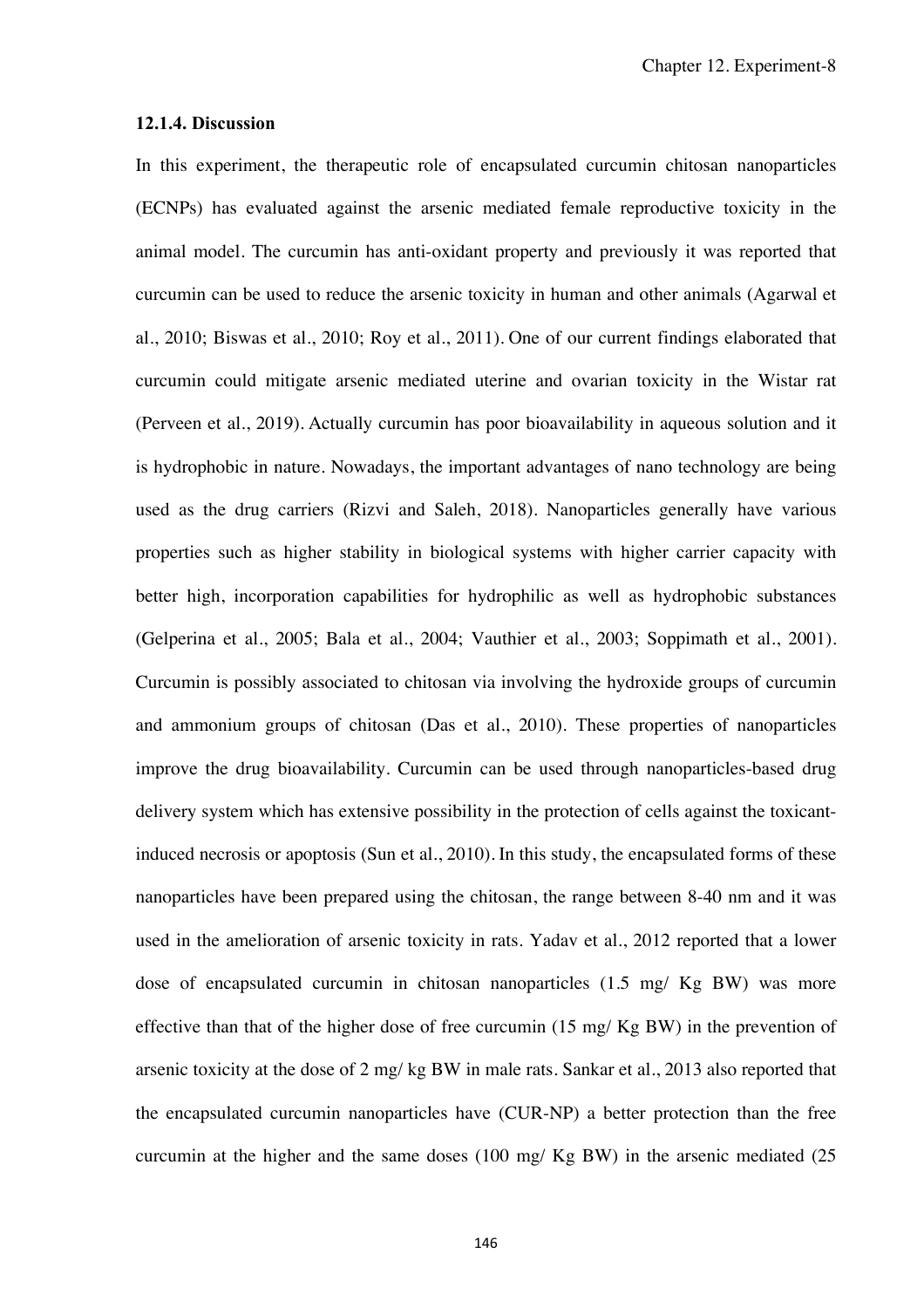ppm, at the lower dose) renal and neural oxidative damage in the rats. It was found that encapsulated curcumin nanoparticles also have a better protection against than free curcumin of 100 mg/ Kg BW (Sankar et al., 2016). Several doses of encapsulated curcumin nanoparticles with 1.5 mg/ Kg body weight and low dose of 2 mg/ Kg BW sodium arsenite for 4 weeks were used to remove the toxic effect from different organs of male rats (Yadav et al, 2012). The encapsulated curcumin nanoparticles at the higher dose of 100 mg/ Kg BW low dose of 25 ppm sodium arsenite treatment for 42 days reported the reduced arsenic toxicity in several organs (Sankar et al, 2013; Sankar et al., 2016). However, in this present study we used comparatively lower dose of ECNPs against higher dose of sodium arsenite for short duration to investigate out the mitigation of arsenic toxicity in female reproductive organs. Three different doses of ECNPs including 0.5 mg/ kg BW, 1.0 mg/ kg BW and 1.5 mg/ kg BW were chosen in our experiment. Our results provided a new interesting and important eplanations that are in agreement with the earlier studies corelating the antioxidant and metal-chelating properties of the curcumin. Yadav et al., 2012 been reported that ECNPs in arsenicated rats ameliorated the alteration of oxidative stress parameters in hepatic organ. We also found that ECNPs in different doses could effectively reduce the uterine free radical generation as evident from reduced level of MDA and CD (Table 12.2). The electron donating phenol-hydroxyl groups and a beta-diketone are responsible for its ability to scavenge free radical and inhibit lipid peroxidation (Dinkova-Kostova and Talalay, 1999; Osawa et al., 1995). Curcumin has distinct structural motifs that is responsible for its antioxidant property. In addition ECNPs contributes to increase the uterine intracellular antioxidant enzymes expression (SOD and catalase) significantly (Fig 12.2). It is consistent with the information served by as Yadav et al., 2012 who had also illustrated that encapsulated curcumin nanoparticles improves the SOD and CAT actions in liver (Yadav et al., 2012). ECNPs in the arsenic ingested rats could restore the ovarian steroidogenic levels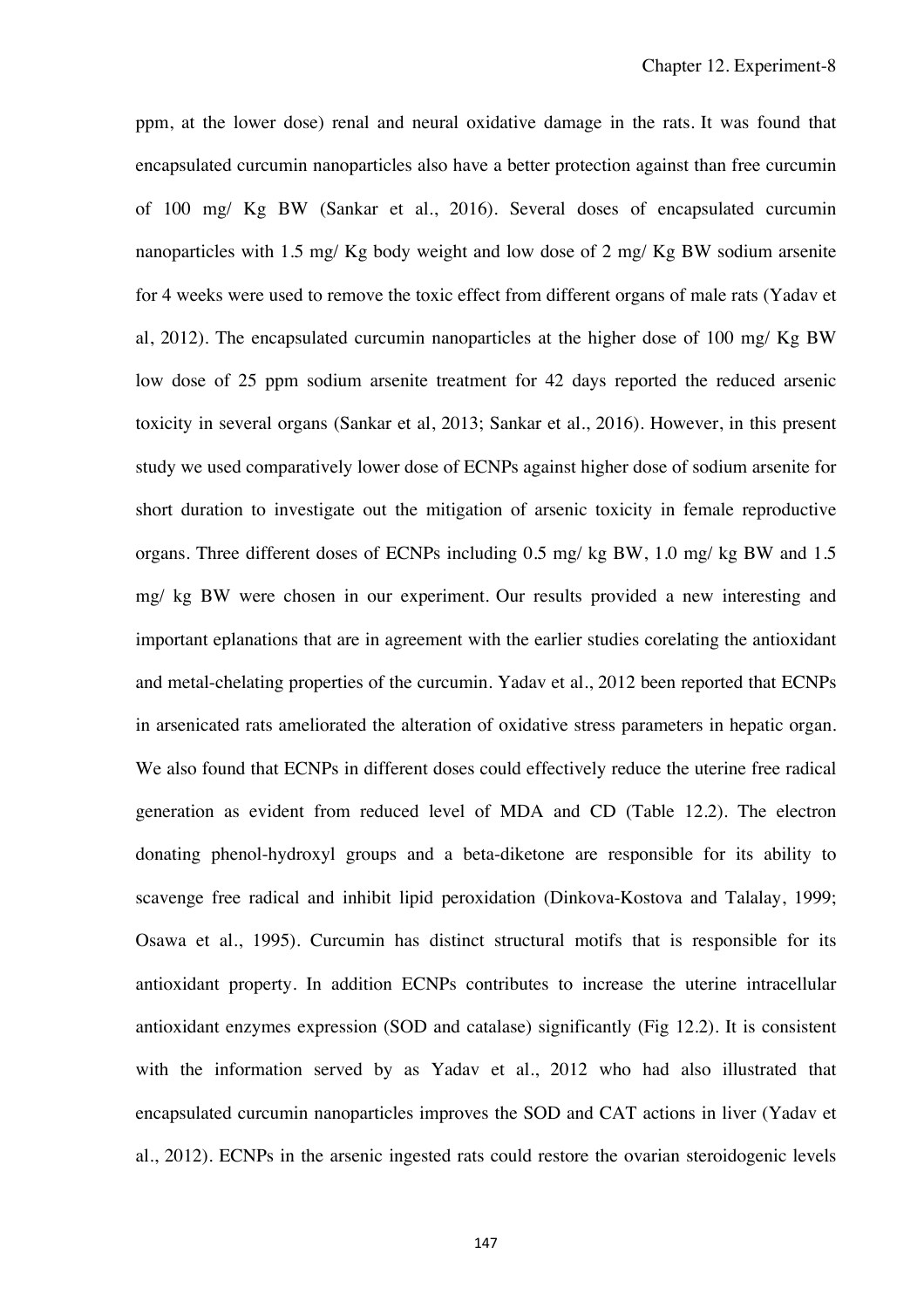followed by maintaining the normal estrous cycle pattern of rats (Fig 12.3). These results indicate enhanced antioxidant and chelating potential of ECNPs in comparison with free curcumin (Perveen et al., 2019) at a much lower dose that could be beneficial in the clinical recovery of rats for arsenic mediate female reproductive ailments.

Our study revealed that ECNPs might be worked at different doses showed more or less similar activites against arsenic induced repro-toxicity. But, it is confirmed that the dose 1.0 mg and 1.5 mg ECNPs per Kg BW is more significantly effective than that of 0.5 mg ECNPs dose and ameliorate the sodium arsenite induced alteration of uterine oxidative stress by the restoration of lipid peroxidation. Here it is hypothesized that possible mechanistic may be involved in the mitigation of arsenic induced uterine and ovarian disorders. Curcumin encapsulated chitosan nanoparticle (ECNPs) has extremely nano sized (8-40 nm) those are highly stable with possible higher bioavailability and capability to interect with sodium arsenite via involvement of hydroxide groups of curcumin and ammonium groups of chitosan which may possibly chelate the arsenic and thereby eliminating of arsenic via methylation process and finally improves the uterine and ovarian dysfunction against arsenic mediated toxicity (Fig 12.4).